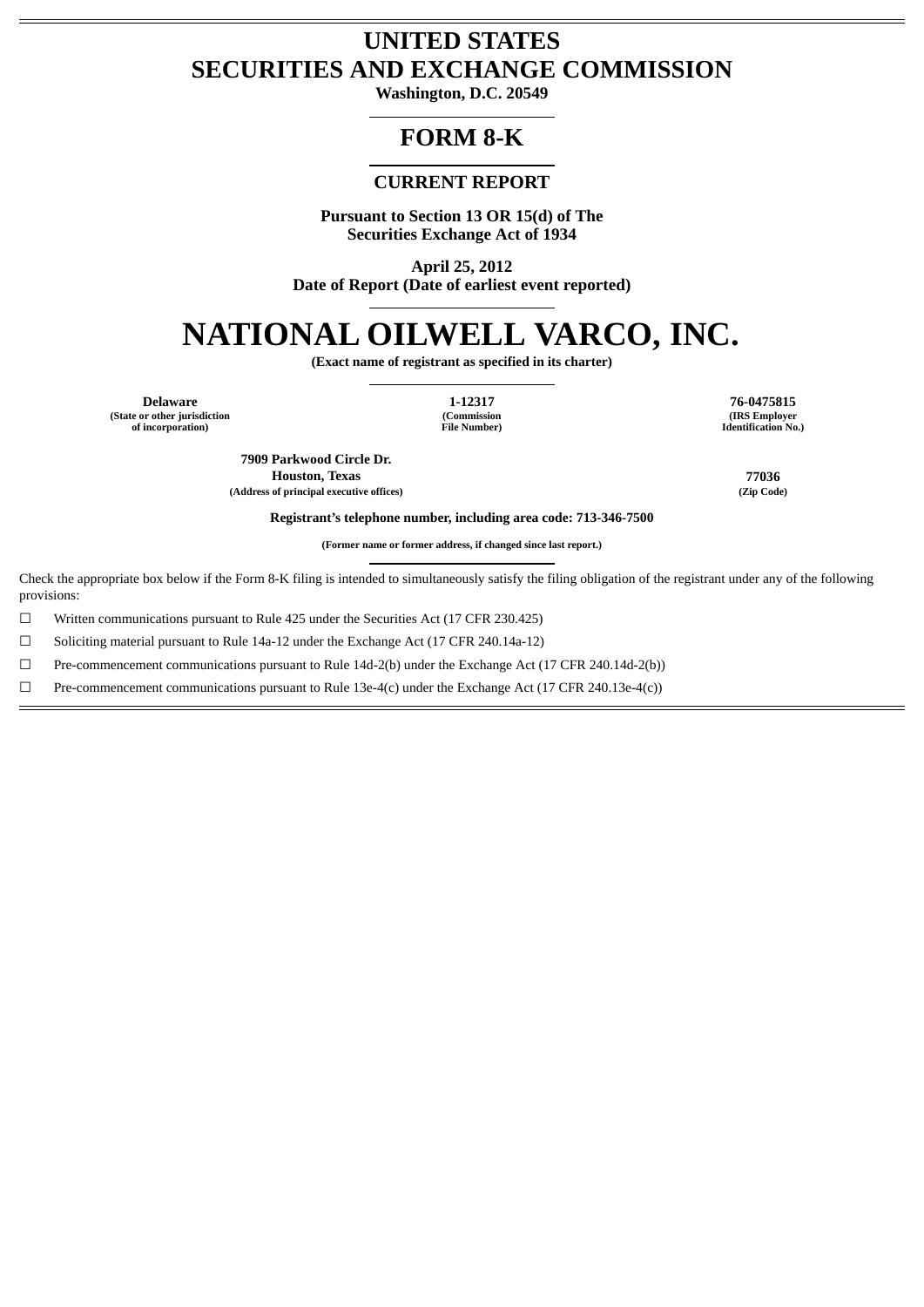#### **Item 2.02 Results of Operations and Financial Condition**

On April 25, 2012, National Oilwell Varco, Inc. issued a press release announcing earnings for the quarter ended March 31, 2012 and conference call in connection therewith. A copy of the release is furnished herewith as Exhibit 99.1 and incorporated herein by reference.

The information contained in this Current Report shall not be deemed to be "filed" for purposes of Section 18 of the Securities Exchange Act of 1934 (the "Exchange Act") or otherwise subject to the liabilities of that section, nor shall it be incorporated by reference into a filing under the Securities Act of 1933, or the Exchange Act, except as shall be expressly set forth by specific reference in such a filing.

#### **Item 9.01 Financial Statements and Exhibits**

- (d) *Exhibits*
- The following exhibit is provided as part of the information furnished under Item 2.02 of this Current Report on Form 8-K:
- 99.1 National Oilwell Varco, Inc. press release dated April 25, 2012 announcing the earnings results for the quarter ended March 31, 2012.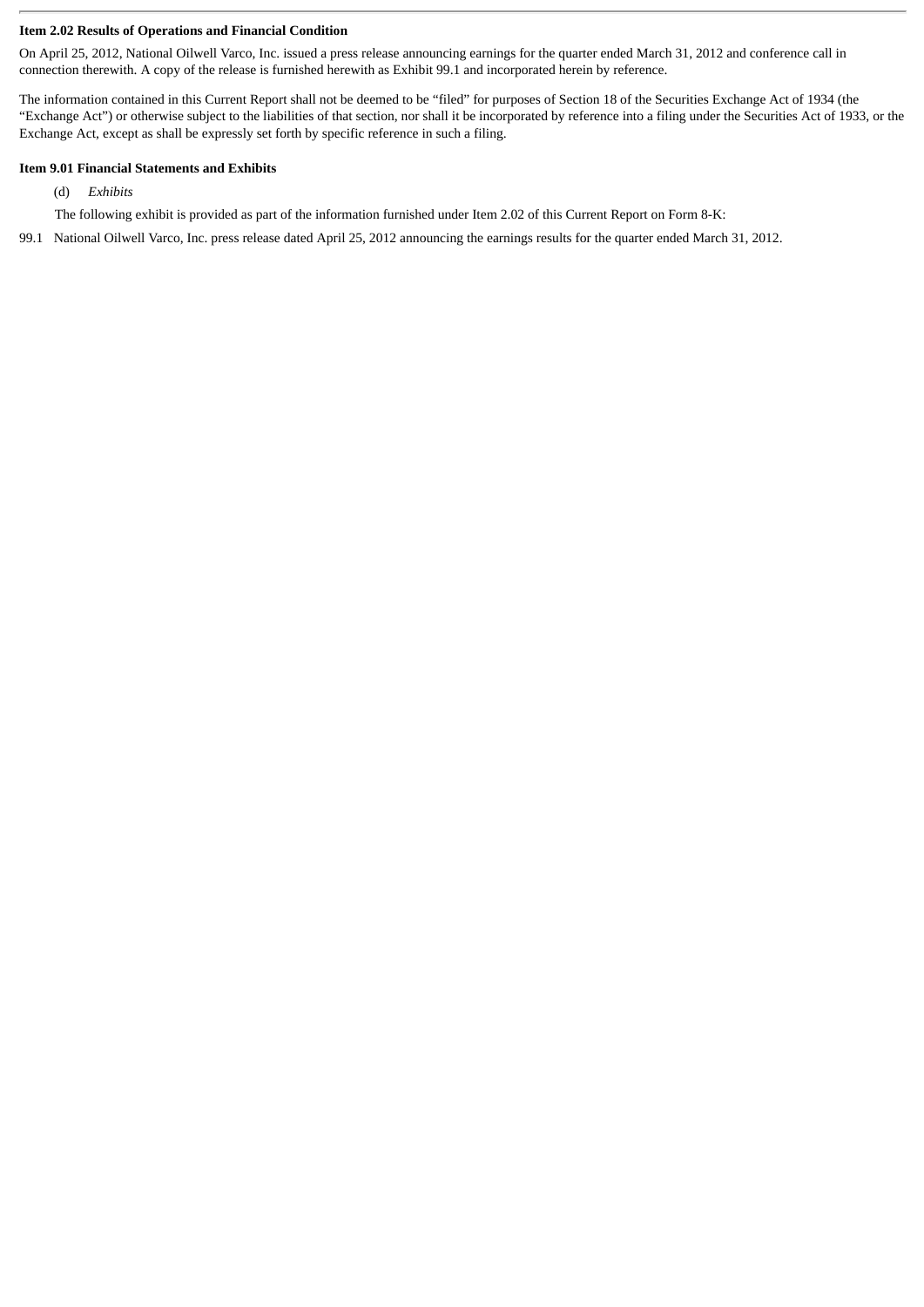**SIGNATURES**

Pursuant to the requirements of the Securities Exchange Act of 1934, the registrant has duly caused this report to be signed on its behalf by the undersigned hereunto duly authorized.

#### Date: April 25, 2012 <br>
NATIONAL OILWELL VARCO, INC.

/s/ Raymond W. Chang

Raymond W. Chang Vice President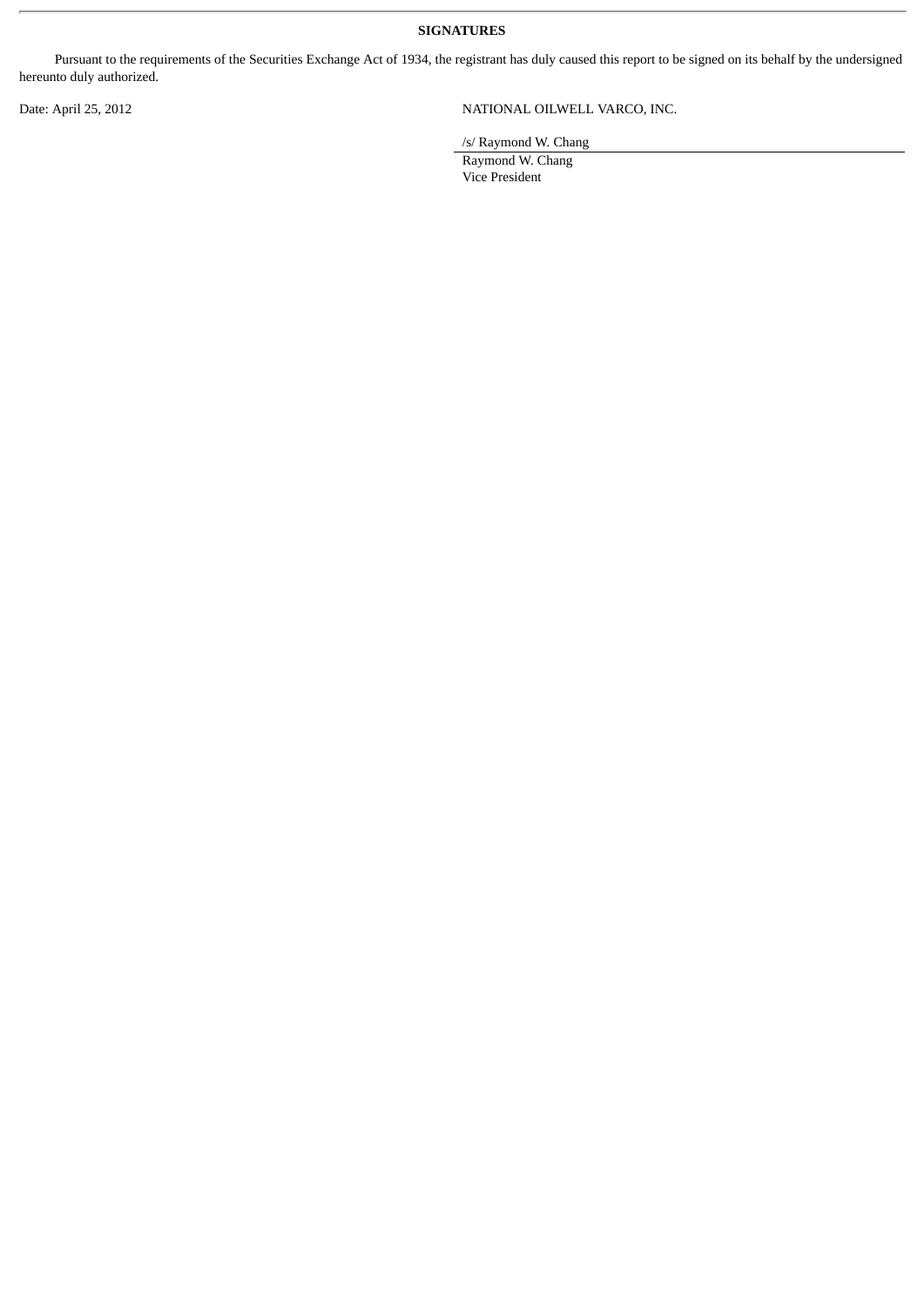#### **Index to Exhibits**

99.1 National Oilwell Varco, Inc. press release dated April 25, 2012 announcing the earnings results for the quarter ended March 31, 2012.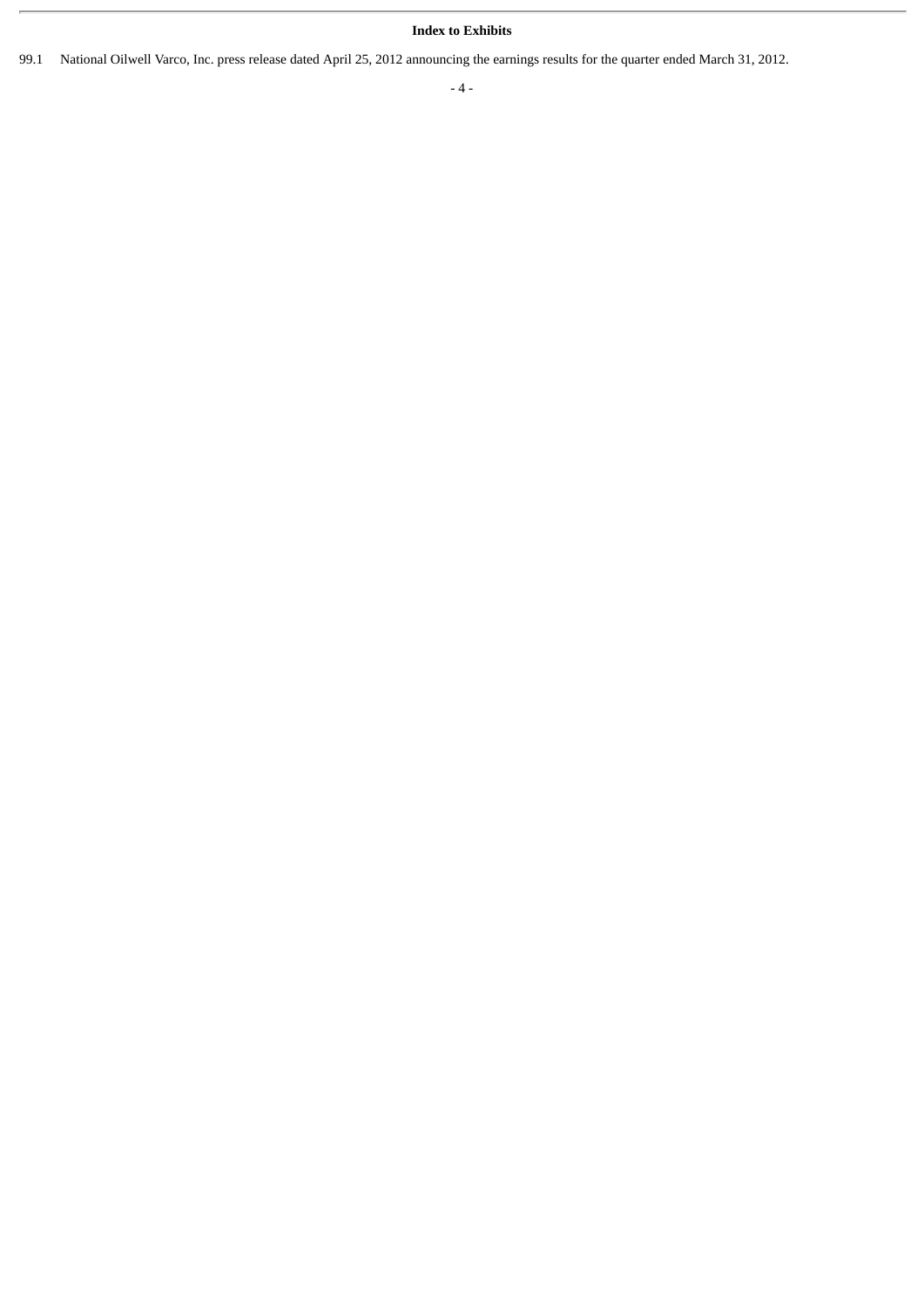

#### **FOR IMMEDIATE RELEASE**

#### **NATIONAL OILWELL VARCO ANNOUNCES FIRST QUARTER 2012 EARNINGS AND BACKLOG**

**HOUSTON, TX, April 25, 2012 —** National Oilwell Varco, Inc. (NYSE: NOV) today reported that for its first quarter ended March 31, 2012 it earned net income of \$606 million, or \$1.42 per fully diluted share, compared to fourth quarter ended December 31, 2011 net income of \$574 million, or \$1.35 per fully diluted share. The first quarter 2012 results included transaction costs totaling \$7 million pre-tax, and, excluding these, earnings were \$612 million, or \$1.44 per fully diluted share. Earnings per share improved 44 percent from the first quarter of 2011 and five percent from the fourth quarter of 2011, excluding transaction and devaluation charges from all periods.

Revenues for the first quarter of 2012 were \$4.3 billion, an increase of one percent from the fourth quarter of 2011 and an increase of 37 percent from the first quarter of 2011. Operating profit for the quarter, excluding the transaction and devaluation charges, was \$881 million, or 20.5 percent of sales. Sequentially, first quarter operating profit increased two percent, resulting in operating profit flow-through (change in operating profit divided by the change in revenue) of 48 percent, excluding transaction and devaluation charges. Year-over-year first quarter operating profit increased 40 percent, resulting in operating profit flowthrough of 22 percent, excluding transaction and devaluation charges.

Capital equipment orders for the Company's Rig Technology segment increased 15 percent sequentially to \$1.91 billion during the first quarter, reflecting higher demand for drilling equipment for new build offshore rigs. At March 31, 2012 the segment's backlog was \$10.36 billion, up two percent from the end of the fourth quarter.

Pete Miller, Chairman, President and CEO of National Oilwell Varco, remarked, "Our Company got off to a good start in the first quarter of 2012, with strong results in all three segments. Our Petroleum Services & Supplies group performed exceptionally well, helped by high levels of oilfield activity which is spurring demand for all our products and services. National Oilwell Varco continues to provide critical, enabling technologies to improve the efficiency and safety of oil and gas operations around the globe.

Our outlook for demand for our capital equipment is very strong and our expectations high for the remainder of the year. Overall, efficient execution of orders in our backlog, innovation in our leading technologies, commitment to great service, and, most importantly, the hard work of the best team in the industry, led to solid earnings again this quarter."

#### **Rig Technology**

First quarter revenues for the Rig Technology segment were \$2.26 billion, a decrease of two percent from the fourth quarter of 2011 and an increase of 40 percent from the first quarter of 2011. Operating profit for this segment was \$551 million, or 24.4 percent of sales. Operating profit flow-through was 20 percent from the first quarter of 2011 to the first quarter of 2012. Revenue out of backlog for the segment increased 52 percent year-over-year, and was down four percent from the fourth quarter of 2011, to \$1.71 billion for the first quarter of 2012.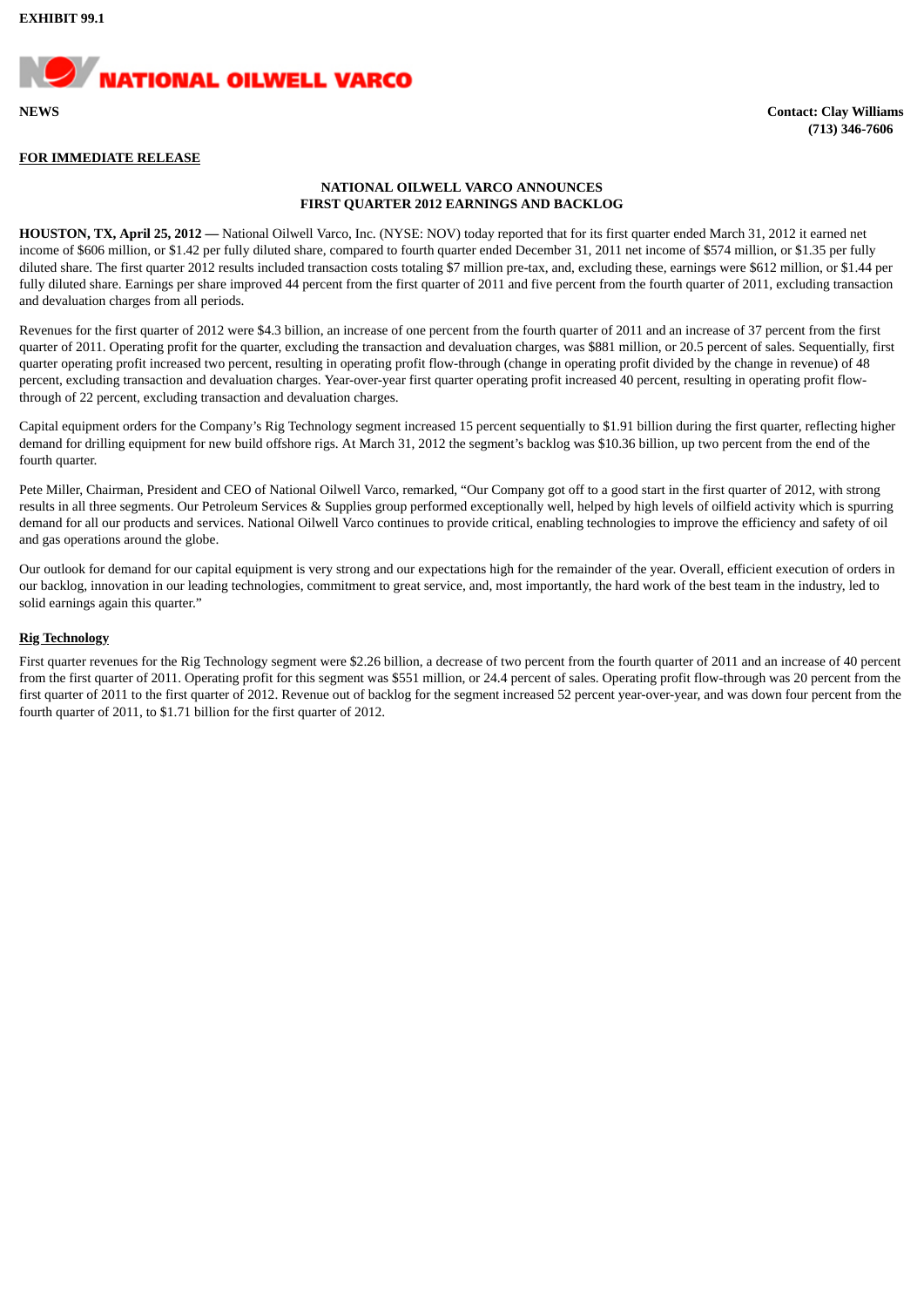#### **Petroleum Services & Supplies**

Revenues for the first quarter of 2012 for the Petroleum Services & Supplies segment were \$1.70 billion, up nine percent compared to fourth quarter 2011 results and up 35 percent from the first quarter of 2011. Operating profit was \$388 million, or 22.8 percent of revenue, an increase of 29 percent from the fourth quarter of 2011. Operating profit flow-through was 65 percent sequentially and 32 percent from the first quarter of 2011 to the first quarter of 2012.

#### **Distribution & Transmission**

The Distribution & Transmission segment generated first quarter revenues of \$564 million, which were essentially flat from the fourth quarter of 2011 and represented a 38 percent increase from the first quarter of 2011. First quarter operating profit was \$43 million, or 7.6 percent of sales. Operating profit flowthrough was 10 percent from the first quarter of 2011 to the first quarter of 2012.

The Company has scheduled a conference call for April 25, 2012, at 8:00 a.m. Central Time to discuss first quarter results. The call will be broadcast through the Investor Relations link on National Oilwell Varco's web site at www.nov.com, and a replay will be available on the site for thirty days following the conference. Participants may also join the conference call by dialing **1-800-447-0521 within North America** or **1-847-413-3238 outside of North America** five to ten minutes prior to the scheduled start time, and ask for the "National Oilwell Varco Earnings Conference Call."

National Oilwell Varco is a worldwide leader in the design, manufacture and sale of equipment and components used in oil and gas drilling and production operations, the provision of oilfield services, and supply chain integration services to the upstream oil and gas industry.

Statements made in this press release that are forward-looking in nature are intended to be "forward-looking statements" within the meaning of Section 21E of the Securities Exchange Act of 1934 and may involve risks and uncertainties. These statements may differ materially from actual future events or results. Readers are referred to documents filed by National Oilwell Varco with the Securities and Exchange Commission, including the Annual Report on Form 10-K, which identify significant risk factors which could cause actual results to differ from those contained in the forward-looking statements.

- more -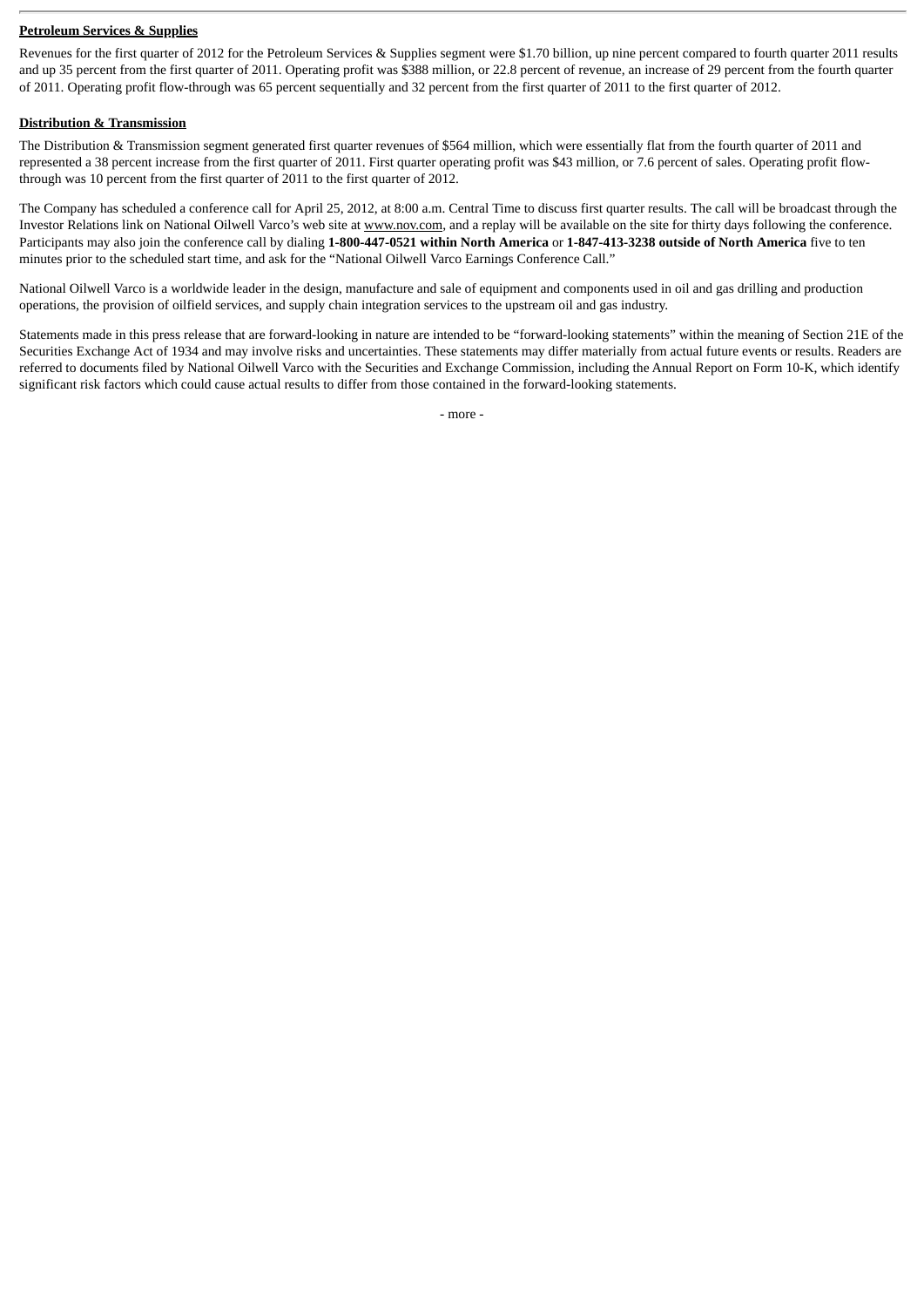#### **NATIONAL OILWELL VARCO, INC. CONSOLIDATED BALANCE SHEETS (In millions, except share data)**

|                                                                                                                 | March 31,<br>2012               | December 31,<br>2011    |
|-----------------------------------------------------------------------------------------------------------------|---------------------------------|-------------------------|
| <b>ASSETS</b>                                                                                                   | $\overline{\text{(Unaudited)}}$ |                         |
| Current assets:                                                                                                 |                                 |                         |
| Cash and cash equivalents                                                                                       | $\mathbb{S}$<br>3,390           | $\mathfrak{S}$<br>3,535 |
| Receivables, net                                                                                                | 3,330                           | 3,291                   |
| Inventories, net                                                                                                | 4,528                           | 4,030                   |
| Costs in excess of billings                                                                                     | 810                             | 593                     |
| Deferred income taxes                                                                                           | 352                             | 336                     |
| Prepaid and other current assets                                                                                | 426                             | 325                     |
| Total current assets                                                                                            | 12,836                          | 12,110                  |
|                                                                                                                 |                                 |                         |
| Property, plant and equipment, net                                                                              | 2,531                           | 2,445                   |
| Deferred income taxes                                                                                           | 204                             | 267                     |
| Goodwill                                                                                                        | 6,206                           | 6,151                   |
| Intangibles, net                                                                                                | 4,004                           | 4,073                   |
| Investment in unconsolidated affiliate                                                                          | 409                             | 391                     |
| Other assets                                                                                                    | 97                              | 78                      |
|                                                                                                                 | \$26,287                        | 25,515<br>\$            |
| LIABILITIES AND STOCKHOLDERS' EQUITY                                                                            |                                 |                         |
| Current liabilities:                                                                                            |                                 |                         |
| Accounts payable                                                                                                | \$1,009                         | $\mathbb{S}$<br>901     |
| <b>Accrued liabilities</b>                                                                                      | 2.172                           | 2.376                   |
| Billings in excess of costs                                                                                     | 965                             | 865                     |
| Current portion of long-term debt and short-term borrowings                                                     | 351                             | 351                     |
| Accrued income taxes                                                                                            | 649                             | 709                     |
| Deferred income taxes                                                                                           | 299                             | 214                     |
| Total current liabilities                                                                                       | 5,445                           | 5,416                   |
| Long-term debt                                                                                                  | 159                             | 159                     |
| Deferred income taxes                                                                                           | 1,847                           | 1,852                   |
| Other liabilities                                                                                               | 316                             | 360                     |
| <b>Total liabilities</b>                                                                                        | 7,767                           | 7,787                   |
| Commitments and contingencies                                                                                   |                                 |                         |
| Stockholders' equity:                                                                                           |                                 |                         |
| Common stock - par value \$.01; 426,184,373 and 423,900,601 shares issued and outstanding at March 31, 2012 and |                                 |                         |
| December 31, 2011                                                                                               | $\overline{4}$                  |                         |
| Additional paid-in capital                                                                                      | 8,650                           | 8,535                   |
| Accumulated other comprehensive income (loss)                                                                   | 104                             | (23)                    |
| Retained earnings                                                                                               | 9,658                           | 9,103                   |
| Total Company stockholders' equity                                                                              | 18,416                          | 17,619                  |
| Noncontrolling interests                                                                                        | 104                             | 109                     |
| Total stockholders' equity                                                                                      | 18,520                          | 17,728                  |
|                                                                                                                 | \$26,287                        | $\mathbb{S}$<br>25,515  |
|                                                                                                                 |                                 |                         |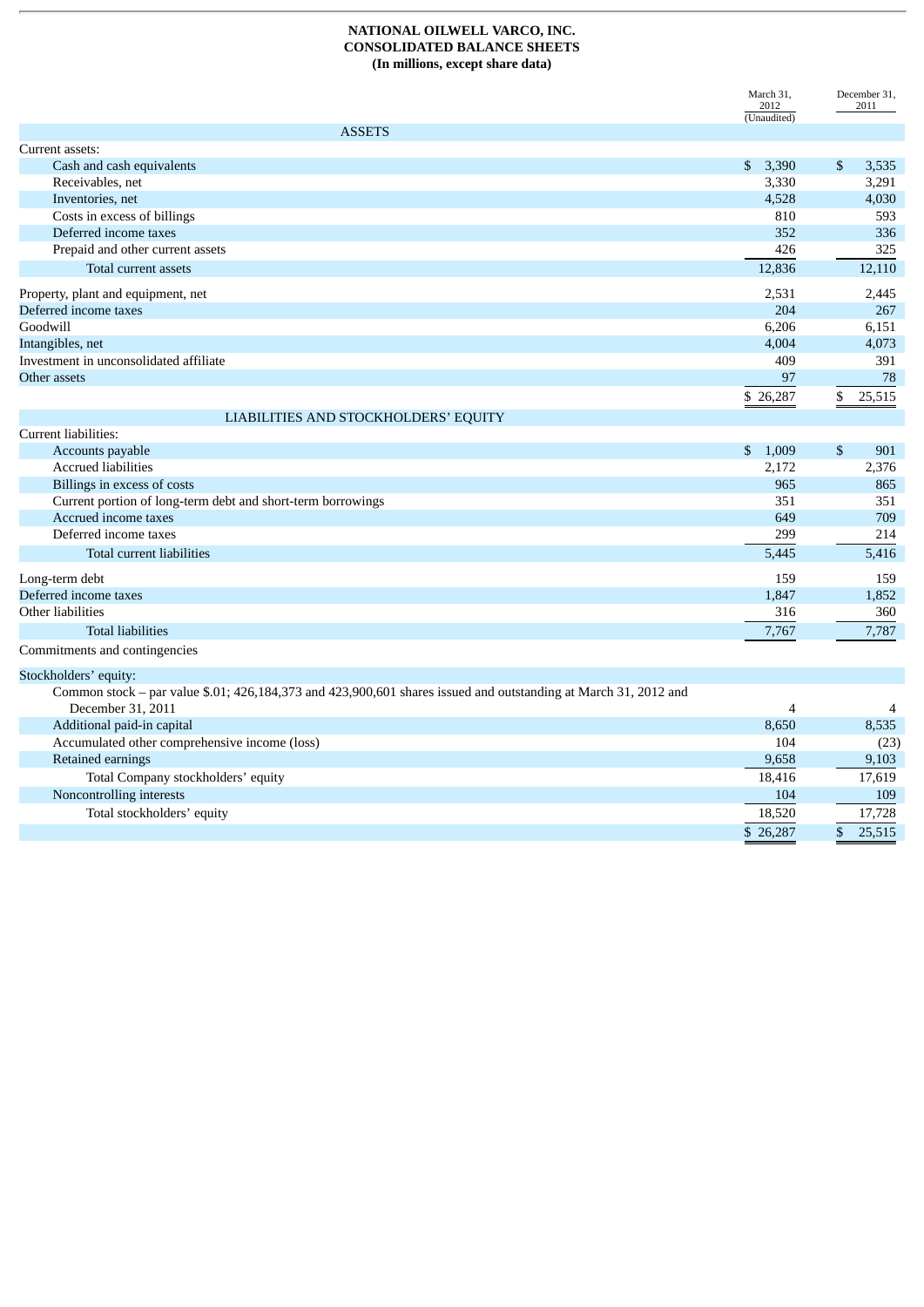#### **NATIONAL OILWELL VARCO, INC. CONSOLIDATED STATEMENTS OF INCOME (Unaudited) (In millions, except per share data)**

|                                                   |           | Three Months Ended    |                      |  |
|---------------------------------------------------|-----------|-----------------------|----------------------|--|
|                                                   | 2012      | March 31.<br>2011     | December 31,<br>2011 |  |
| Revenue:                                          |           |                       |                      |  |
| <b>Rig Technology</b>                             | \$2,259   | \$1,608               | \$<br>2,316          |  |
| Petroleum Services & Supplies                     | 1,704     | 1,265                 | 1,570                |  |
| Distribution & Transmission                       | 564       | 410                   | 560                  |  |
| Eliminations                                      | (224)     | (137)                 | (187)                |  |
| Total revenue                                     | 4,303     | 3,146                 | 4,259                |  |
| Gross profit                                      | 1,271     | 994                   | 1,287                |  |
| Gross profit %                                    | 29.5%     | 31.6%                 | 30.2%                |  |
| Selling, general, and administrative              | 390       | 366                   | 427                  |  |
| Transaction and devaluation costs                 | 7         | 19                    | 12                   |  |
| <b>Operating profit</b>                           | 874       | 609                   | 848                  |  |
| Interest and financial costs                      | (8)       | (14)                  | (9)                  |  |
| Interest income                                   | 3         | $\overline{4}$        | 5                    |  |
| Equity income in unconsolidated affiliate         | 17        | 13                    | 12                   |  |
| Other income (expense), net                       | (13)      | (19)                  | (13)                 |  |
| Income before income taxes                        | 873       | 593                   | 843                  |  |
| Provision for income taxes                        | 269       | 189                   | 270                  |  |
| Net income                                        | 604       | 404                   | 573                  |  |
| Net loss attributable to noncontrolling interests | (2)       | (3)                   | (1)                  |  |
| Net income attributable to Company                | 606<br>\$ | $\frac{407}{1}$<br>\$ | \$<br>574            |  |
| Net income attributable to Company per share:     |           |                       |                      |  |
| <b>Basic</b>                                      | \$1.43    | \$0.97                | \$<br>1.36           |  |
| <b>Diluted</b>                                    | \$1.42    | \$0.96                | \$<br>1.35           |  |
| Weighted average shares outstanding:              |           |                       |                      |  |
| <b>Basic</b>                                      | 423       | 420                   | 422                  |  |
| Diluted                                           | 426       | 423                   | 425                  |  |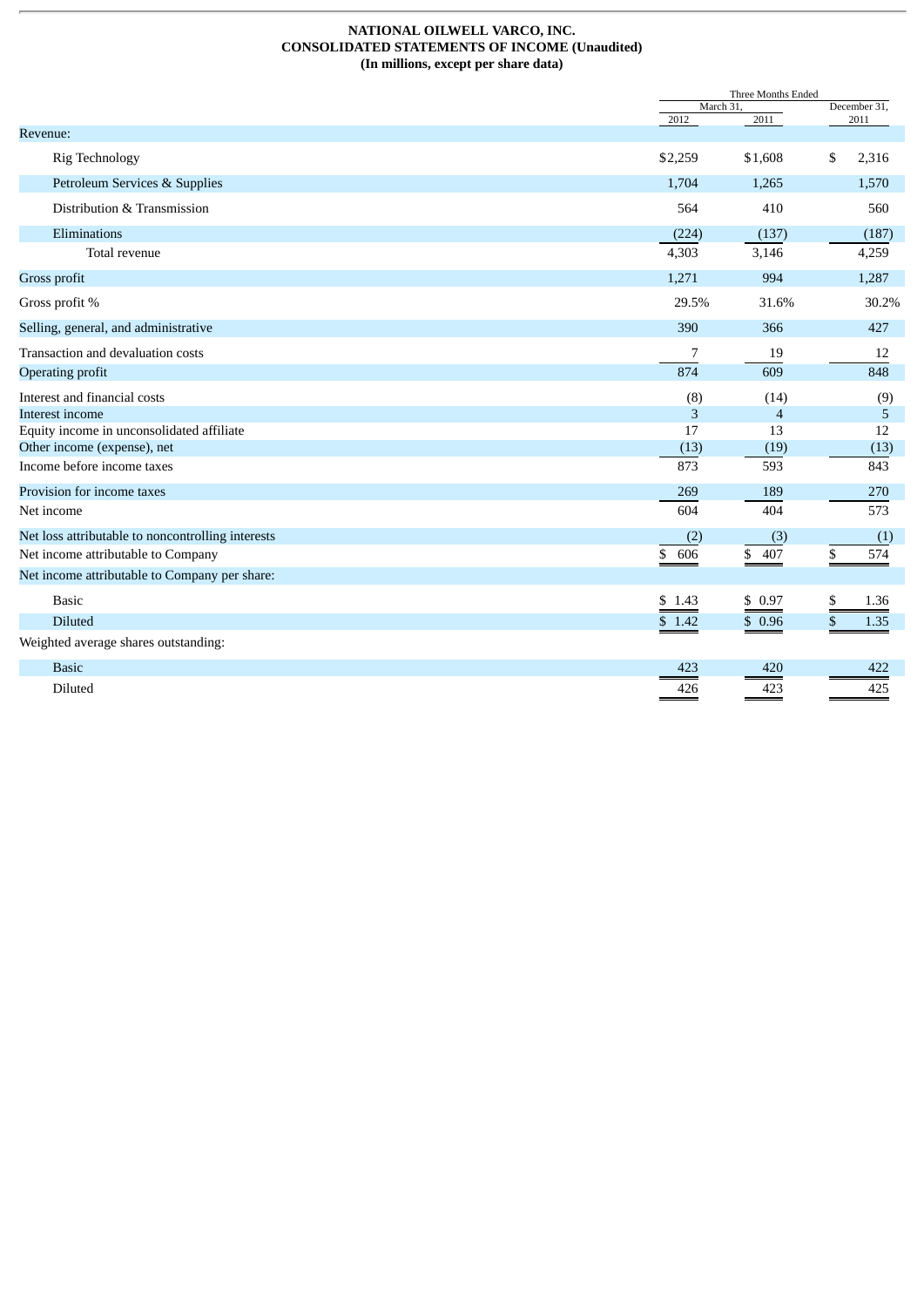#### **NATIONAL OILWELL VARCO, INC. OPERATING PROFIT – AS ADJUSTED SUPPLEMENTAL SCHEDULE (Unaudited) (In millions)**

|                                               |           | Three Months Ended |    |              |  |
|-----------------------------------------------|-----------|--------------------|----|--------------|--|
|                                               |           | March 31,          |    | December 31, |  |
| Revenue:                                      | 2012      | 2011               |    | 2011         |  |
| <b>Rig Technology</b>                         | \$2,259   | \$1,608            | \$ | 2,316        |  |
| Petroleum Services & Supplies                 | 1,704     | 1,265              |    | 1,570        |  |
| Distribution & Transmission                   | 564       | 410                |    | 560          |  |
| Eliminations                                  | (224)     | (137)              |    | (187)        |  |
| <b>Total Revenue</b>                          | \$4,303   | \$3,146            |    | 4,259        |  |
| <b>Operating profit:</b>                      |           |                    |    |              |  |
| <b>Rig Technology</b>                         | \$<br>551 | \$<br>422          | \$ | 603          |  |
| Petroleum Services & Supplies                 | 388       | 246                |    | 301          |  |
| Distribution & Transmission                   | 43        | 28                 |    | 45           |  |
| Unallocated expenses and eliminations         | (101)     | (68)               |    | (89)         |  |
| Total operating profit (before other costs)   | \$ 881    | \$<br>628          | \$ | 860          |  |
| Operating profit %:                           |           |                    |    |              |  |
| <b>Rig Technology</b>                         | 24.4%     | 26.2%              |    | 26.0%        |  |
| Petroleum Services & Supplies                 | 22.8%     | 19.4%              |    | 19.2%        |  |
| Distribution & Transmission                   | 7.6%      | 6.8%               |    | 8.0%         |  |
| Other unallocated                             |           |                    |    |              |  |
| Total operating profit % (before other costs) | 20.5%     | 20.0%              |    | 20.2%        |  |